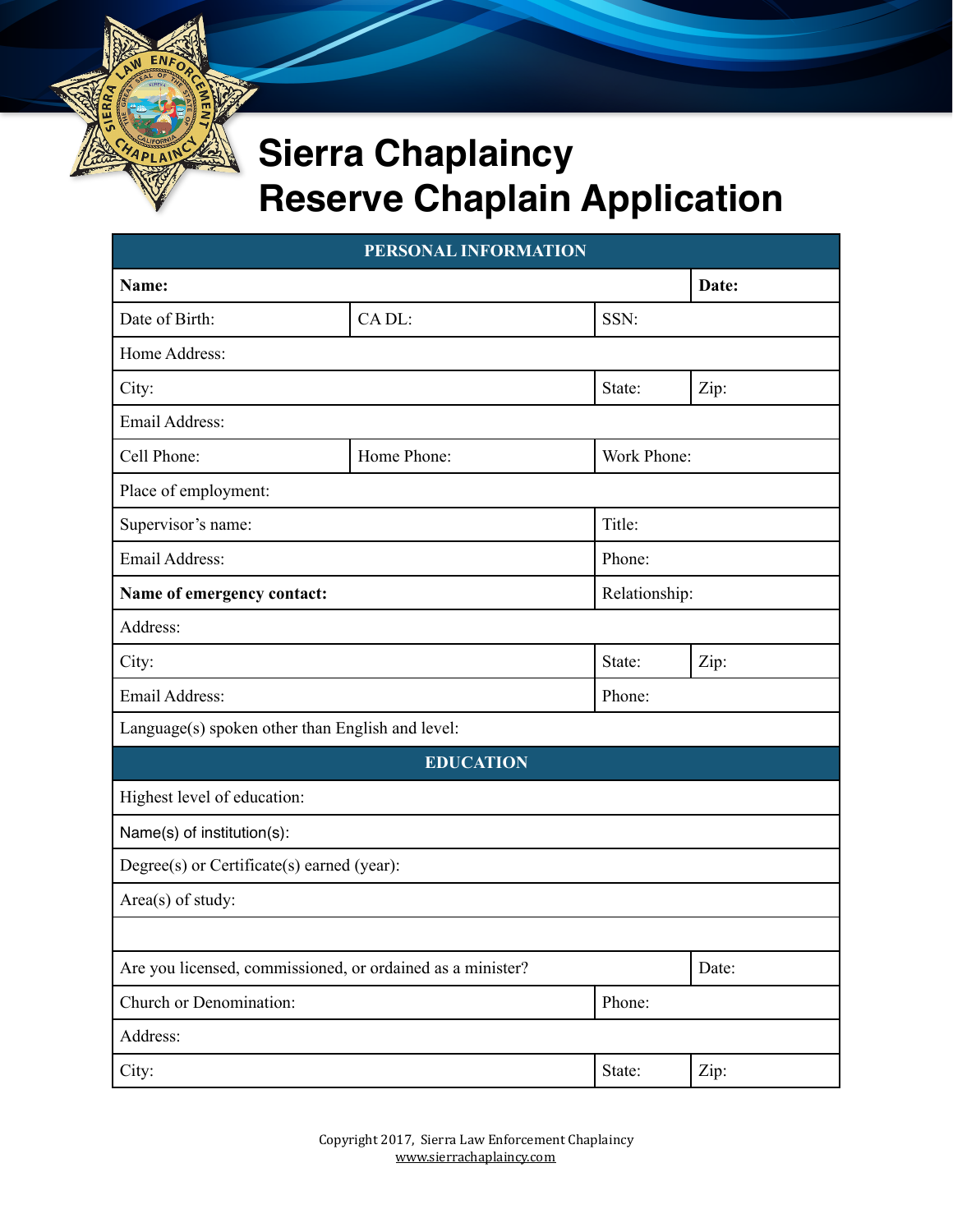| <b>REFERENCES</b>                                                                                                                                                                      |                                                                                                                                                                                  |  |  |  |  |
|----------------------------------------------------------------------------------------------------------------------------------------------------------------------------------------|----------------------------------------------------------------------------------------------------------------------------------------------------------------------------------|--|--|--|--|
| Please list your current Pastor, someone unrelated to you, and a Coworker (if unemployed<br>another person unrelated to you) that can attest to your character, skills, a reliability. |                                                                                                                                                                                  |  |  |  |  |
| <b>Name of Pastor:</b>                                                                                                                                                                 |                                                                                                                                                                                  |  |  |  |  |
|                                                                                                                                                                                        |                                                                                                                                                                                  |  |  |  |  |
| State:                                                                                                                                                                                 | Zip:                                                                                                                                                                             |  |  |  |  |
| Phone:                                                                                                                                                                                 |                                                                                                                                                                                  |  |  |  |  |
|                                                                                                                                                                                        | Years Known:                                                                                                                                                                     |  |  |  |  |
|                                                                                                                                                                                        |                                                                                                                                                                                  |  |  |  |  |
| State:                                                                                                                                                                                 | Zip:                                                                                                                                                                             |  |  |  |  |
| Phone:                                                                                                                                                                                 |                                                                                                                                                                                  |  |  |  |  |
|                                                                                                                                                                                        | Years Known:                                                                                                                                                                     |  |  |  |  |
|                                                                                                                                                                                        |                                                                                                                                                                                  |  |  |  |  |
| State:                                                                                                                                                                                 | Zip:                                                                                                                                                                             |  |  |  |  |
| Phone:                                                                                                                                                                                 |                                                                                                                                                                                  |  |  |  |  |
|                                                                                                                                                                                        |                                                                                                                                                                                  |  |  |  |  |
|                                                                                                                                                                                        | Failure to answer accurately is cause for rejection/termination. Use additional pages if necessary.                                                                              |  |  |  |  |
| Have you ever been arrested for a crime?<br>If so, explain:                                                                                                                            |                                                                                                                                                                                  |  |  |  |  |
|                                                                                                                                                                                        |                                                                                                                                                                                  |  |  |  |  |
|                                                                                                                                                                                        |                                                                                                                                                                                  |  |  |  |  |
|                                                                                                                                                                                        |                                                                                                                                                                                  |  |  |  |  |
|                                                                                                                                                                                        |                                                                                                                                                                                  |  |  |  |  |
|                                                                                                                                                                                        |                                                                                                                                                                                  |  |  |  |  |
|                                                                                                                                                                                        |                                                                                                                                                                                  |  |  |  |  |
|                                                                                                                                                                                        |                                                                                                                                                                                  |  |  |  |  |
|                                                                                                                                                                                        |                                                                                                                                                                                  |  |  |  |  |
|                                                                                                                                                                                        | If so, explain:                                                                                                                                                                  |  |  |  |  |
|                                                                                                                                                                                        |                                                                                                                                                                                  |  |  |  |  |
|                                                                                                                                                                                        |                                                                                                                                                                                  |  |  |  |  |
|                                                                                                                                                                                        |                                                                                                                                                                                  |  |  |  |  |
|                                                                                                                                                                                        | <b>PERSONAL HISTORY</b><br>Have you ever been discharged or forced to resign from any job for misconduct or<br>Have you ever been asked to step down from any ministry position? |  |  |  |  |

Copyright 2017, Sierra Law Enforcement Chaplaincy [www.sierrachaplaincy.com](http://www.sierrachaplaincy.com)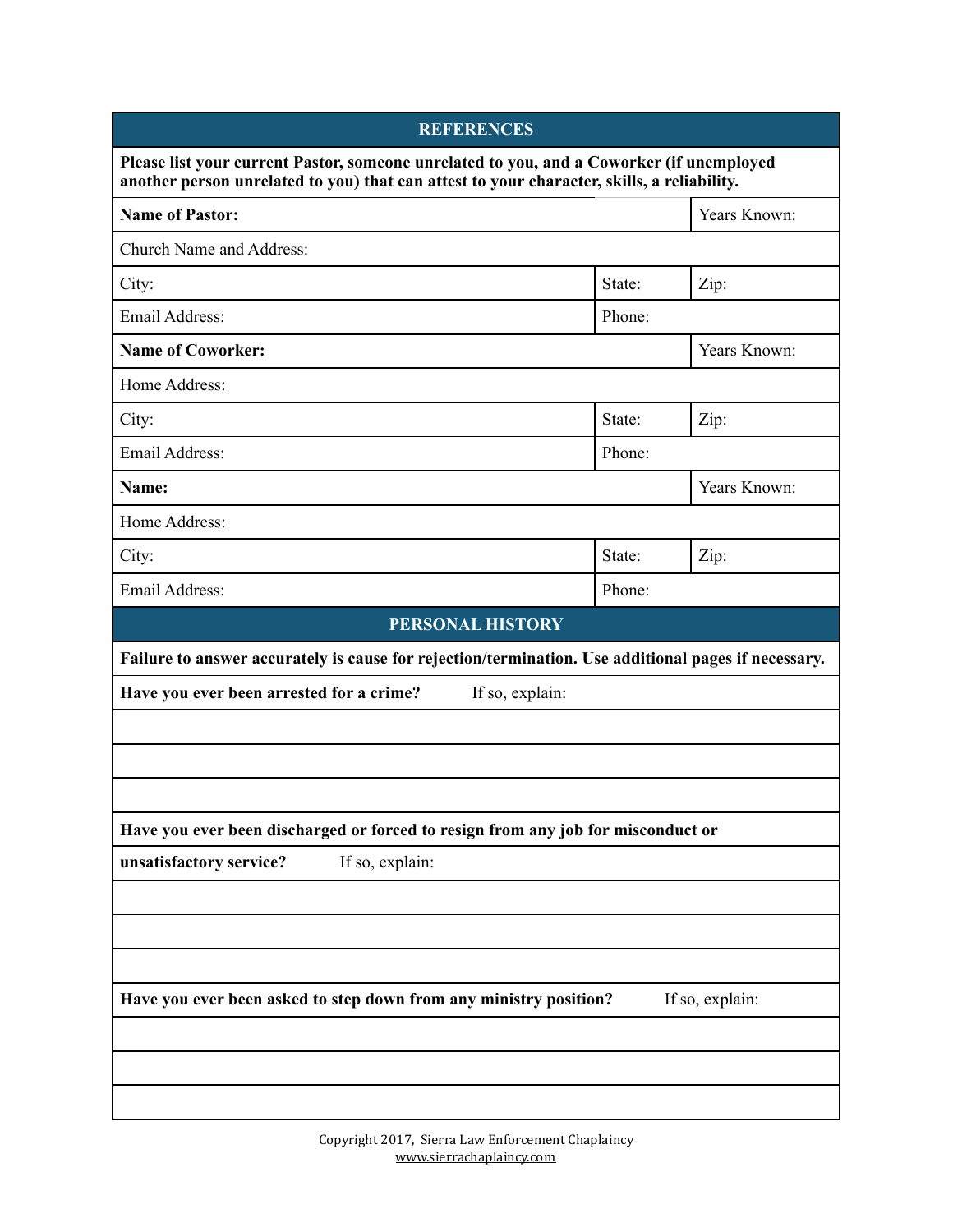**Why do you wish to become a volunteer Chaplain with the Sierra Chaplaincy and how long have**

**you had this desire?**

**Do you have special training or experiences that may apply to your work as a Chaplain?**

## **Please read the follow before signing:**

I certify that all information is true and has been given voluntarily. I understand that this information may be disclosed to any party with legal and proper interest. I release the agency from any liability whatsoever for supplying such information.

Upon being offered a volunteer position, I understand that I may be required to provide additional information pertinent to the position for which applied.

| I give permission for Sierra Chaplaincy to send me emails, newsletters, and updates: | Yes   | No. |
|--------------------------------------------------------------------------------------|-------|-----|
| <b>Applicant Signature:</b>                                                          | Date: |     |